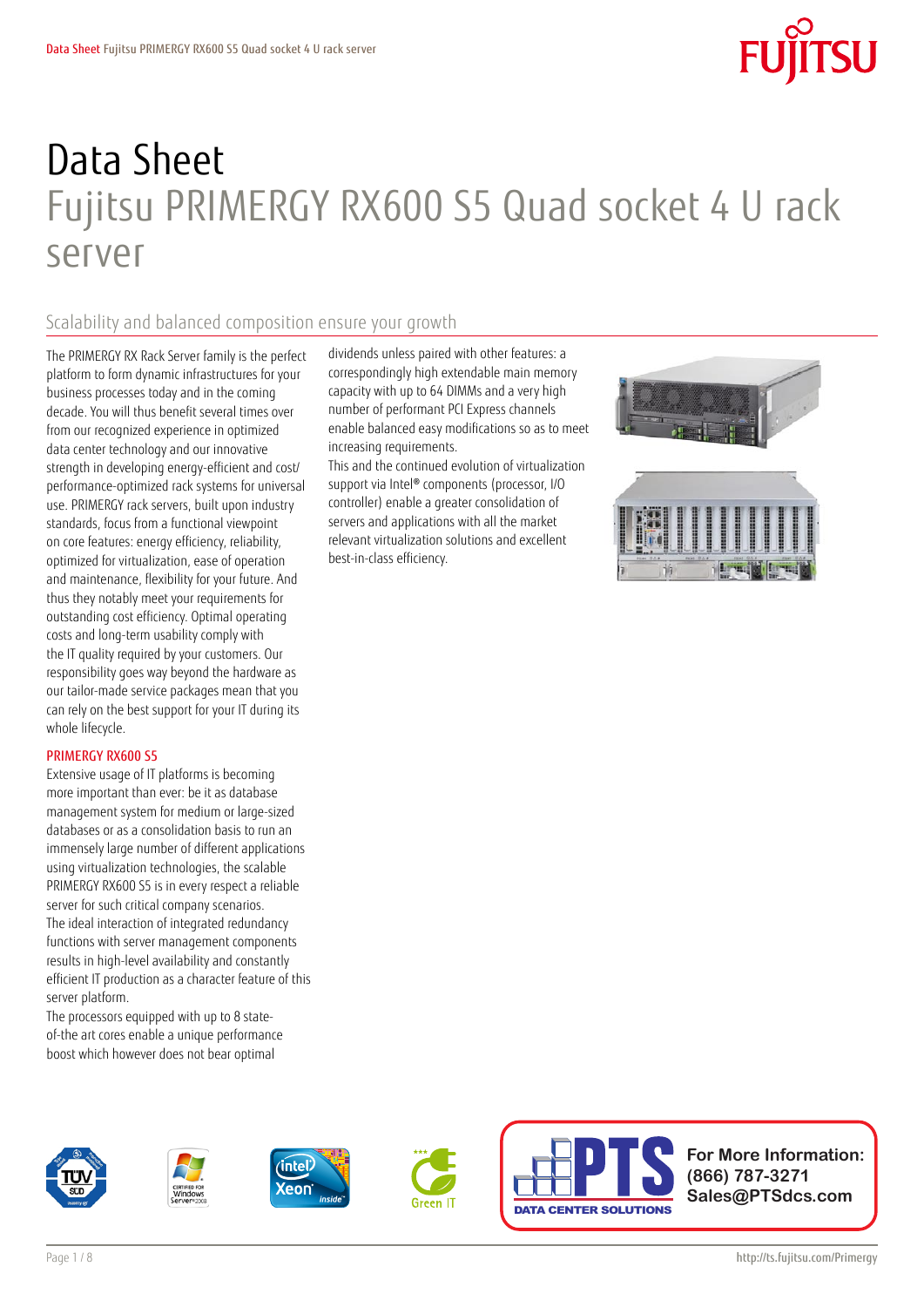## Features and Benefits

### Main Features Benefits Benefits

### Scale-up Performance for Growth

■ The first use of Intel® QPI architecture in x86 systems for more than 2 CPU sockets results in an excellent increase in performance when compared to the previous systems. Thanks to the integration of two memory controllers per processor, the CPU to memory bandwidth has been raised up to a factor of 9. Together with the doubled / quadrupled maximum memory capacity and the new processor generation with up to 8 cores and 2 threads per core, the system performance achieves unprecedented growth factors.

### Balanced Scaleability

Balanced scale-up performance is achieved by providing various Intel Xeon 7500 series processor choices combined with PCI Express Generation 2 I/O busses and the choice of up to 64 memory DIMMs on 8 configurable memory boards.

### Integrated High Availability as standard

- Memory mirroring support (socket-overlapping), ECC and SDDC, hotplug Memory Boards, hot-plug redundant fan and power supply as standard, up to 8x hot-plug 2.5-inch SAS/SATA hard disks, hot-plug PCIe slots
- LocalView display and integrated Remote Management Controller (iRMC S2) IPMI 2.0 as standard

- This system is designed for critical corporate applications and large scale consolidation. The new Intel QPI architecture ensures for even more efficient deployment of demanding scale-up computing needs. Irrespective of the server usage, as database or virtualization system, the performance can always be extended so that no bottlenecks can arise as a result of low processor performance or main memory capacity.
- More demanding database loads can be hosted on RX600 S5 with peace of mind, capitalizing on high performance I/O and massive computing power.
- Large scale consolidation of tier 1 and tier 2 workloads into virtual machines benefit from the high platform reliability and its balanced scaleability.
- **More consolidation and virtualization efficiency is obtained by** using less server instances with the scale-up RX600 S5 platform. Deployment of "fat VMs" for demanding tier 2 applications can be combined with large scale consolidation of tier 1 virtual machines onto significantly less management instances.
- **Enhanced server reliability without extra cost, operational** continuity which means more value for your money as well as secured data safety.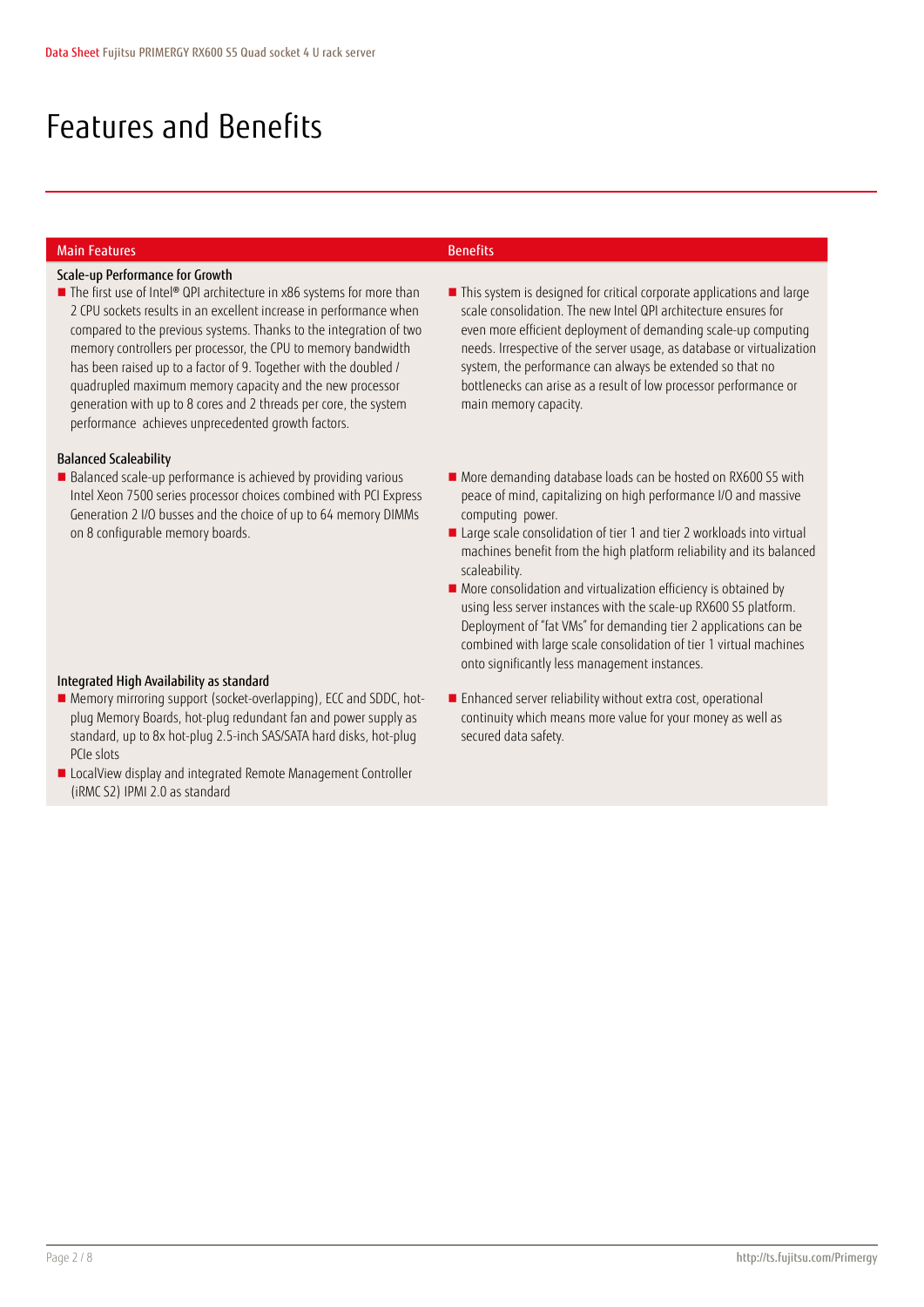### Technical details

| <b>PRIMERGY RX600 S5</b>      |                                                                                                                                                                                                           |
|-------------------------------|-----------------------------------------------------------------------------------------------------------------------------------------------------------------------------------------------------------|
| Housing type                  | Rack                                                                                                                                                                                                      |
| <b>Mainboard</b>              |                                                                                                                                                                                                           |
| Mainboard type                | D 2870                                                                                                                                                                                                    |
| Chipset                       | Intel® 7500 / 7500 Scalable Memory Buffer                                                                                                                                                                 |
| Processor quantity and type   | 2 - 4 x Intel® Xeon® processor E7500 series / Intel® Xeon® processor L7500 series / Intel® Xeon® processor X7500<br>series                                                                                |
| <b>Processor</b>              | Intel® Xeon® processor E7520<br>(4C/8T, 1.86 GHz, SLC: -, TLC: 18 MB, Turbo: No, 4.8 GT/s, 95 W)                                                                                                          |
|                               | Intel® Xeon® processor E7530<br>(6C/12T, 1.86 GHz, SLC: -, TLC: 12 MB, Turbo: 0/1/1/2, 5.86 GT/s, 105 W)                                                                                                  |
|                               | Intel® Xeon® processor E7540<br>(6C/12T, 2.00 GHz, SLC: -, TLC: 18 MB, Turbo: 0/1/1/2, 6.4 GT/s, 105 W)                                                                                                   |
|                               | Intel <sup>®</sup> Xeon <sup>®</sup> processor L7545<br>(6C/12T, 1.86 GHz, SLC: -, TLC: 18 MB, Turbo: 0/1/3/5, 5.86 GT/s, 95 W)                                                                           |
|                               | Intel <sup>®</sup> Xeon <sup>®</sup> processor L7555<br>(8C/16T, 1.86 GHz, SLC: -, TLC: 24 MB, Turbo: 1/2/4/5, 5.86 GT/s, 95 W)                                                                           |
|                               | Intel® Xeon® processor X7542<br>(6C/6T, 2.66 GHz, SLC: -, TLC: 18 MB, Turbo: 0/1/1/1, 5.86 GT/s, 130 W)                                                                                                   |
|                               | Intel® Xeon® processor X7550<br>(8C/16T, 2.00 GHz, SLC: -, TLC: 18 MB, Turbo: 1/2/3/3, 6.4 GT/s, 130 W)                                                                                                   |
|                               | Intel® Xeon® processor X7560<br>(8C/16T, 2.26 GHz, SLC: -, TLC: 24 MB, Turbo: 1/2/3/3, 6.4 GT/s, 130 W)                                                                                                   |
| Processor notes               | A mimimum of 2 processors must be configured, no mix of different processor types                                                                                                                         |
| <b>Memory slots</b>           | 64 (distributed on 8 memory boards with 8 slots each)                                                                                                                                                     |
| Memory slot type              | DIMM (DDR3) registered                                                                                                                                                                                    |
| Memory capacity (min. - max.) | 8 GB - 1024 GB                                                                                                                                                                                            |
| Memory protection             | Advanced ECC<br>Memory Scrubbing<br>SDDC<br>Memory Mirroring support<br>Memory Hot Plug (only possible in combination with Memory Mirroring)                                                              |
| Memory notes                  | Memory modules are installed on memory boards (8 DIMM slots per memory board)<br>Two memory boards are preinstalled in base unit, further memory boards as option                                         |
| <b>Memory modules</b>         | 8 GB (4 module(s) 2 GB) DDR3, registered, ECC, 1333 MHz, PC3-10600, DIMM                                                                                                                                  |
|                               | 16 GB (4 module(s) 4 GB) DDR3, registered, ECC, 1333 MHz, PC3-10600, DIMM                                                                                                                                 |
|                               | 32 GB (4 module(s) 8 GB) DDR3, registered, ECC, 1333 MHz, PC3-10600, DIMM                                                                                                                                 |
|                               | 64 GB (4 module(s) 16 GB) DDR3, registered, ECC, 1066 MHz, PC3-8500, DIMM                                                                                                                                 |
| Memory modules notes          | Memory modules will be delivered in set's of 4 DIMMs per order code.<br>Intel® 7500 Scalable Memory Buffer supports max. 1066MHz memory clock speed and clock is also depending on the<br>processor type. |
| <b>Interfaces</b>             |                                                                                                                                                                                                           |
| <b>USB</b> ports              | $6 \times$ USB 2.0 (3 x front, 2 x rear, 1 x internal)                                                                                                                                                    |
| Graphics (15-pin)             | $2 \times VGA$ (1 x front, 1 x rear)                                                                                                                                                                      |
| Serial 1 (9-pin)              | 1 x RS-232-C                                                                                                                                                                                              |
| LAN / Ethernet (RJ-45)        | 4 x Gbit/s Ethernet                                                                                                                                                                                       |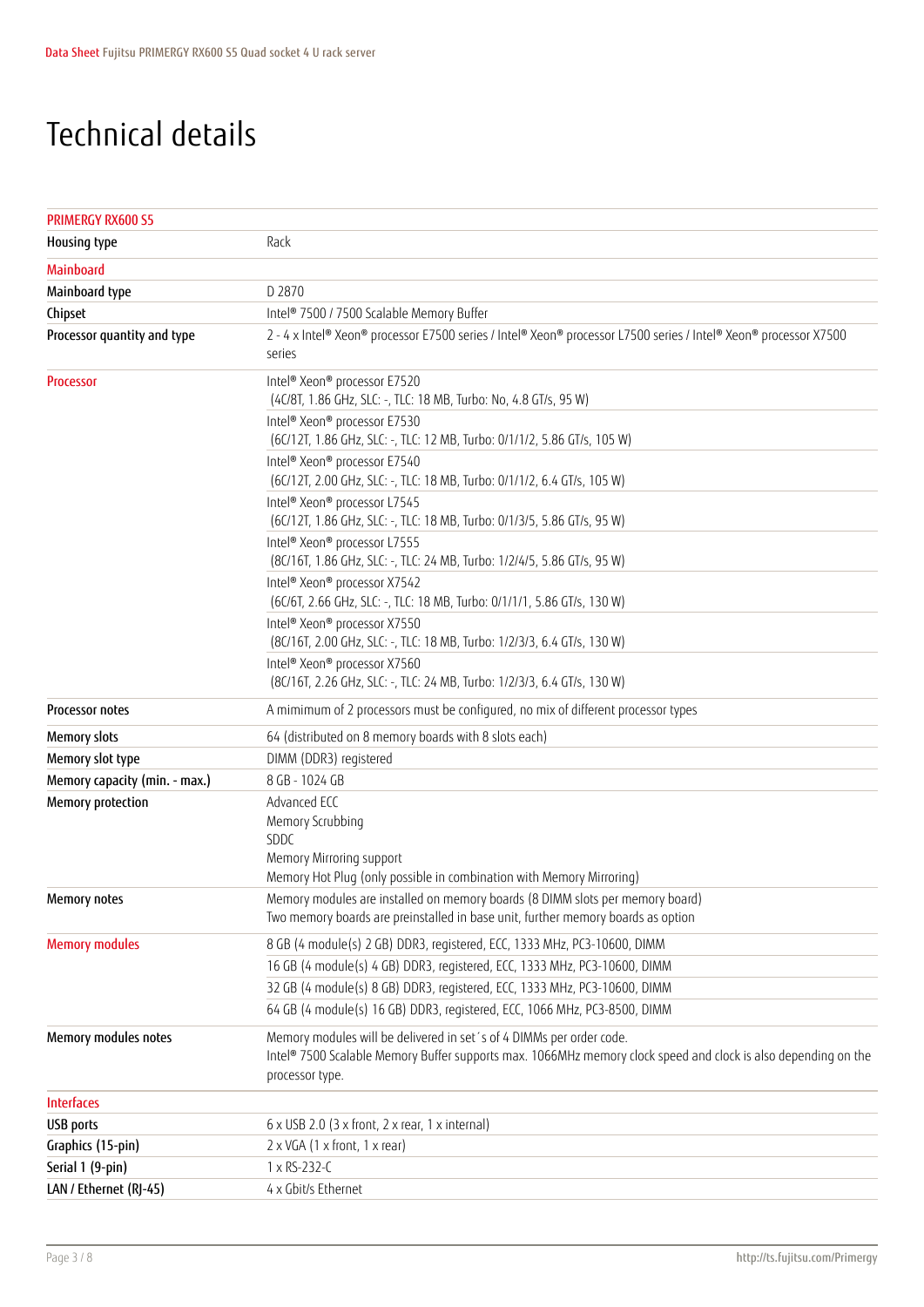| <b>Interfaces</b>                       |                                                                                                                                   |
|-----------------------------------------|-----------------------------------------------------------------------------------------------------------------------------------|
| Service LAN (RJ45)                      | 1 x dedicated service LAN port for iRMC S2 (10/100 Mbit/s)<br>Service LAN traffic can be switched to shared onboard Gbit LAN port |
|                                         |                                                                                                                                   |
| <b>Onboard or integrated Controller</b> |                                                                                                                                   |
| <b>RAID Controller</b>                  | 8 Port SAS RAID 0/1 or RAID 5/6 controller as option<br>See under Components RAID controller                                      |
| <b>LAN Controller</b>                   | 2 x Intel® 82576, 4 x 10/100/1000 Mbit/s Ethernet, TCP/IP acceleration, PXE boot via LAN from PXE server                          |
| Remote Management Controller            | Integrated Remote Management Controller (iRMC S2, 32 MB attached memory incl. graphics controller), IPMI 2.0<br>compatible        |
| Trusted Platform Module (TPM)           | Infineon / separate module; TCG V1.2 compliant (option)                                                                           |
| <b>Slots</b>                            |                                                                                                                                   |
| PCI-Express 2.0 x4 (mech. x8)           | $3 \times$ full height (2 x 1/2 length, 1 x 3/4 length)                                                                           |
| PCI-Express 2.0 x8                      | 4 x full height (all 34 length)                                                                                                   |
| PCI-Express 2.0 x16                     | 1 x full height (all % length)                                                                                                    |
| PCI-Express x4 (mech. x8)               | 2 x half height (all 1/2 length)                                                                                                  |
| <b>Drive bays</b>                       |                                                                                                                                   |
| Hard disk bays                          | 8 x 2.5-inch hot-plug                                                                                                             |
| Accessible drive bays                   | 1 x 5.25/0.5-inch for CD-RW/DVD                                                                                                   |
|                                         | 1 x 5.25/1.6-inch for backup devices                                                                                              |
| <b>General system information</b>       |                                                                                                                                   |
| Number of fans                          | 8                                                                                                                                 |
| Fan configuration                       | redundant (4x2), hot-plug                                                                                                         |
| <b>Operating panel</b>                  |                                                                                                                                   |
| Operating buttons                       | On/off switch                                                                                                                     |
|                                         | NMI button                                                                                                                        |
|                                         | Reset button                                                                                                                      |
|                                         | ID button                                                                                                                         |
| <b>Status LEDs</b>                      | System status (amber / yellow)<br>Identification (blue)                                                                           |
|                                         | Hard disks access (green)                                                                                                         |
|                                         | Power (amber / green)                                                                                                             |
|                                         | At system rear side:                                                                                                              |
|                                         | System status (amber / yellow)                                                                                                    |
|                                         | Identification (blue)                                                                                                             |
| Service display                         | ServerView Local Service Display (LSD)                                                                                            |
| <b>BIOS</b>                             |                                                                                                                                   |
| <b>BIOS features</b>                    | ROM based setup utility                                                                                                           |
|                                         | Recovery BIOS                                                                                                                     |
|                                         | BIOS settings save and restore                                                                                                    |
|                                         | Local BIOS update from USB device                                                                                                 |
|                                         | Online update tools for main Windows and Linux versions<br>Local and remote update via ServerView Update Manager                  |
|                                         | SMBIOS V2.4                                                                                                                       |
|                                         | Remote PXE boot support                                                                                                           |
|                                         | Remote iSCSI boot support                                                                                                         |
|                                         |                                                                                                                                   |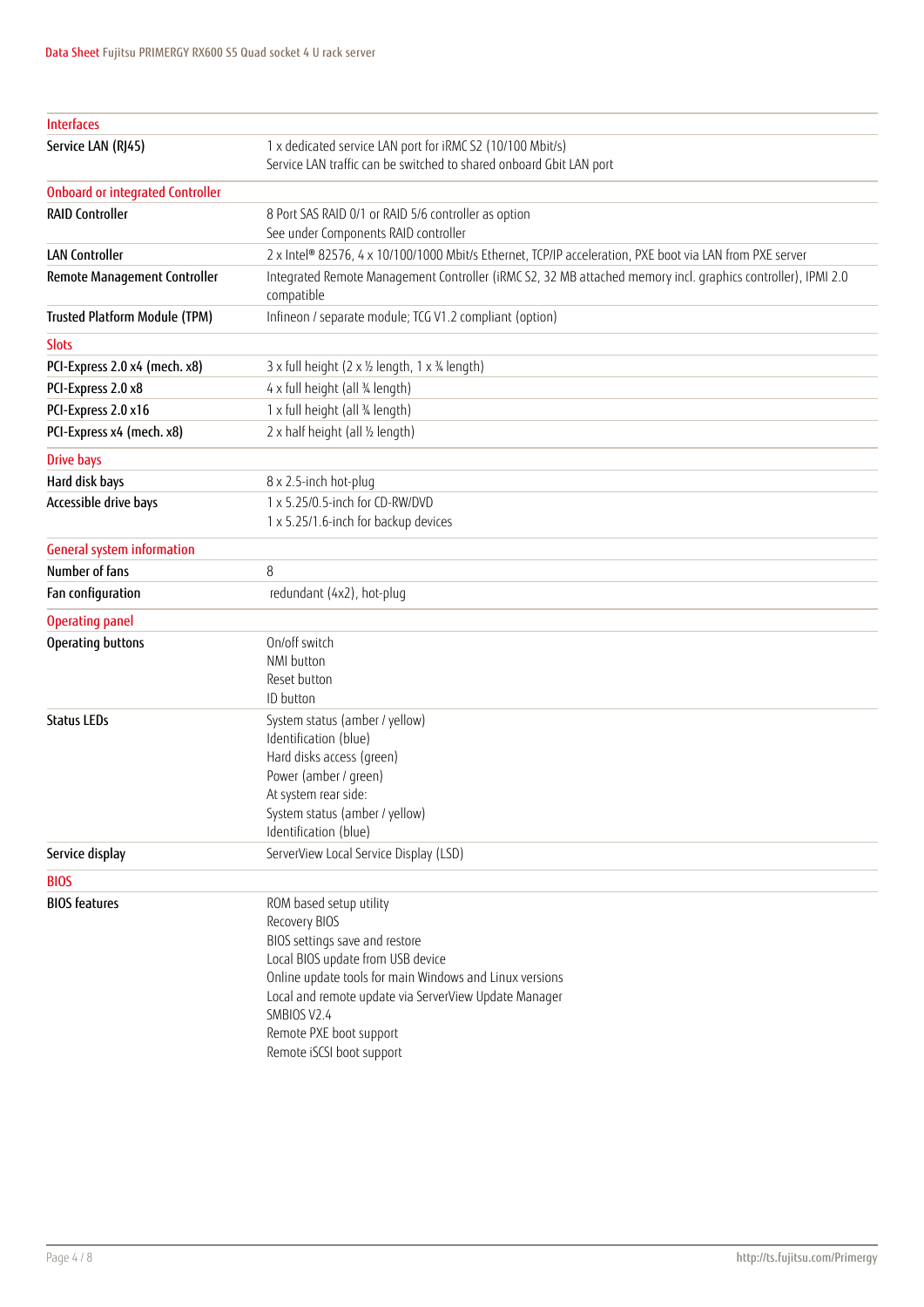|                                     | <b>Operating Systems and Virtualization Software</b>                                                                                     |  |  |
|-------------------------------------|------------------------------------------------------------------------------------------------------------------------------------------|--|--|
| Certified or supported operating    | Microsoft® Windows Server® 2008 R2 (containing Hyper-V)                                                                                  |  |  |
| systems and virtualization software | Microsoft <sup>®</sup> Windows Server <sup>®</sup> 2008                                                                                  |  |  |
|                                     | Microsoft <sup>®</sup> Windows Server® 2003 R2                                                                                           |  |  |
|                                     | Novell SUSE Linux Enterprise Server<br>Red Hat Enterprise Linux                                                                          |  |  |
|                                     | Citrix® XenServer™                                                                                                                       |  |  |
|                                     | VMware vSphere 4.0                                                                                                                       |  |  |
|                                     | VMware vSphere 4.1                                                                                                                       |  |  |
| Operating system release link       | http://docs.ts.fujitsu.com/dl.aspx?id=a9e600b9-e4cb-4f48-aa41-632f69058421                                                               |  |  |
| <b>Server Management</b>            |                                                                                                                                          |  |  |
| Standard                            | ServerView Suite:                                                                                                                        |  |  |
|                                     | SV Installation Manager                                                                                                                  |  |  |
|                                     | SV Operation Manager                                                                                                                     |  |  |
|                                     | SV RAID Manager                                                                                                                          |  |  |
|                                     | SV Update Management                                                                                                                     |  |  |
|                                     | SV Power Management<br>SV Agents                                                                                                         |  |  |
|                                     | Online update packages for BIOS, firmware drivers and ServerView Agents                                                                  |  |  |
|                                     | ServerView Integration solutions for Microsoft SMS, MOM, SCOM, SCCM and Altiris                                                          |  |  |
|                                     | Deployment Solution ServerView Deployment Manager (fully functional 30-day trial version)                                                |  |  |
|                                     | ServerView Integration solutions for Microsoft SMS, MOM, SCOM, SCCM and Altiris Deployment Solution                                      |  |  |
|                                     | ServerView Deployment Manager (fully functional 30-day trial version)                                                                    |  |  |
| <b>Option</b>                       | ServerView Remote Management                                                                                                             |  |  |
|                                     | ServerView Integration for Tivoli TEC®, Tivoli NetView, HP NNM and HP Operations Manager                                                 |  |  |
|                                     | ServerView Deployment Manager (fully functional unlimited version)                                                                       |  |  |
|                                     | iRMC S2 Advanced Pack                                                                                                                    |  |  |
| Server Management notes             | Regarding Operating System dependencies and product details for ServerView Suite Software Products see dedicated<br>Product Data sheets. |  |  |
| <b>Dimensions / Weight</b>          |                                                                                                                                          |  |  |
| Rack (W x D x H)                    | 482.6 mm (Bezel) / 445mm (Body) x 770 x 176 mm                                                                                           |  |  |
| <b>Mounting Depth Rack</b>          | 728 mm                                                                                                                                   |  |  |
| Height Unit Rack                    | 4 U                                                                                                                                      |  |  |
| 19" rackmount                       | Yes                                                                                                                                      |  |  |
| Mounting Cable depth rack           | 100 mm (1000 mm Rack recommended)                                                                                                        |  |  |
| Weight                              | max. 46 kg                                                                                                                               |  |  |
| Weight notes                        | Actual weight may vary depending on configuration                                                                                        |  |  |
| Rack integration kit                | Rack integration kit as option                                                                                                           |  |  |
| Environmental                       |                                                                                                                                          |  |  |
| Noise emission                      | Measured according to ISO 7779 and declared according to ISO 9296                                                                        |  |  |
| Sound pressure (LpAm)               | 46 dB(A) (idle) / 51 dB(A) (operating)                                                                                                   |  |  |
| Sound power (LWAd; 1B = 10dB)       | 6.2 B (idle) / 6.6 B (operating)                                                                                                         |  |  |
| Noise notes / description           | at ambient temperature <23°C                                                                                                             |  |  |
| Operating ambient temperature       | $10 - 35^{\circ}C$                                                                                                                       |  |  |
| Operating environment               | FTS 04230 - Guideline for Data Center (installation locations)                                                                           |  |  |
| Operating environment Link          | http://docs.ts.fujitsu.com/dl.aspx?id=e4813edf-4a27-461a-8184-983092c12dbe                                                               |  |  |
| <b>Electrical values</b>            |                                                                                                                                          |  |  |
| Power supply configuration          | Up to 4 hot plug power supplies.                                                                                                         |  |  |
|                                     | Base unit equipped with 2 power supplies, 3rd and 4th PSU as option                                                                      |  |  |
| Max. output of single power supply  | 850W                                                                                                                                     |  |  |
| Power supply efficiency             | 92% (at 50% PSU load, CSCI "gold")                                                                                                       |  |  |
| Hot-plug power supply redundancy    | Yes                                                                                                                                      |  |  |
| Rated voltage range                 | 100 V - 127 V / 200 V - 240 V                                                                                                            |  |  |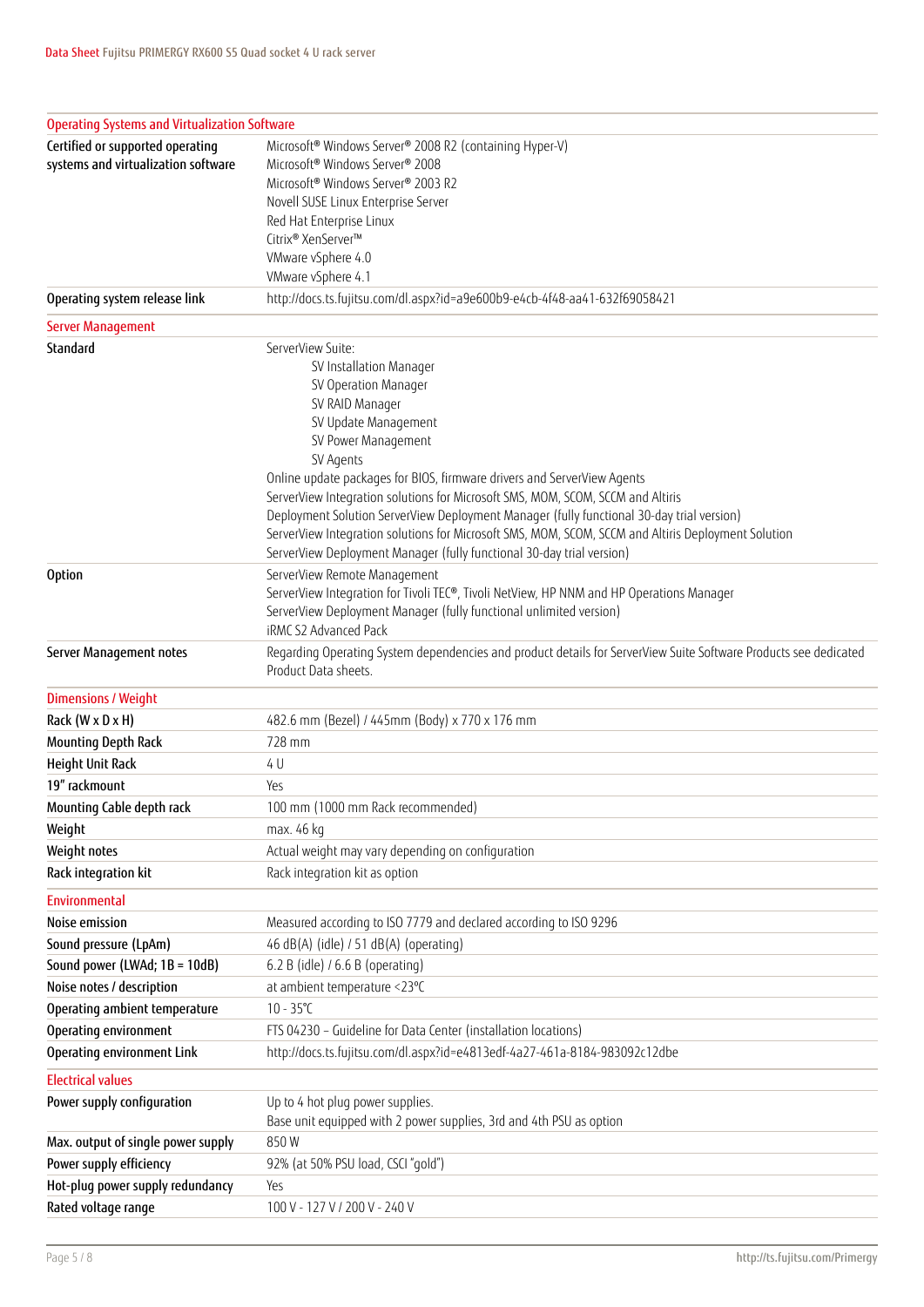| <b>Flectrical values</b>          |                                                                                                                                                                                                                                                  |
|-----------------------------------|--------------------------------------------------------------------------------------------------------------------------------------------------------------------------------------------------------------------------------------------------|
| Rated frequency range             | 47 Hz - 63 Hz                                                                                                                                                                                                                                    |
| Rated current max.                | 28 A / 14 A (100 V / 240 V)                                                                                                                                                                                                                      |
| Active power (min. configuration) | 750W                                                                                                                                                                                                                                             |
| Active power (max. configuration) | 1990W                                                                                                                                                                                                                                            |
| Rated power max.                  | 3360W                                                                                                                                                                                                                                            |
| <b>Heat emission</b>              | 7164.0 kJ/h (6790.2 BTU/h)                                                                                                                                                                                                                       |
| Compliance                        |                                                                                                                                                                                                                                                  |
| Germany                           | GS                                                                                                                                                                                                                                               |
| Europe                            | CE Class A*                                                                                                                                                                                                                                      |
| USA/Canada                        | CSAc/us                                                                                                                                                                                                                                          |
|                                   | ULc/us                                                                                                                                                                                                                                           |
|                                   | FCC Class A                                                                                                                                                                                                                                      |
| Global                            | C <sub>B</sub>                                                                                                                                                                                                                                   |
|                                   | RoHS (Restriction of hazardous substances)                                                                                                                                                                                                       |
|                                   | WEEE (Waste electrical and electronical equipment)                                                                                                                                                                                               |
| Japan                             | VCl                                                                                                                                                                                                                                              |
| Taiwan                            | <b>BSMI</b>                                                                                                                                                                                                                                      |
| Compliance notes                  | There is general compliance with the safety requirements of all European countries and North America. National<br>approvals required in order to satisfy statutory requlations or for other reasons can be applied for on request.<br>* Warning: |
|                                   | This is a class A product. In a domestic environment this product may cause radio interference in which case the user<br>may be required to take adequate measures.                                                                              |
| Compliance link                   | https://sp.ts.fujitsu.com/sites/certificates/default.aspx                                                                                                                                                                                        |
|                                   |                                                                                                                                                                                                                                                  |

## Components

| Hard disk drives      | SSD SATA, 3 Gb/s, 64 GB, SLC, hot-plug, 2.5-inch, enterprise                                 |
|-----------------------|----------------------------------------------------------------------------------------------|
|                       | SSD SATA, 3 Gb/s, 32 GB, SLC, hot-plug, 2.5-inch, enterprise                                 |
|                       | HDD SATA, 3 Gb/s, 500 GB, 7200 rpm, hot-plug, 2.5-inch, business critical                    |
|                       | HDD SATA, 3 Gb/s, 160 GB, 7200 rpm, hot-plug, 2.5-inch, business critical                    |
|                       | HDD SAS, 6 Gb/s, 300 GB, 10000 rpm, hot-plug, 2.5-inch, enterprise                           |
|                       | HDD SAS, 6 Gb/s, 146 GB, 15000 rpm, hot-plug, 2.5-inch, enterprise                           |
|                       | HDD SAS, 6 Gb/s, 146 GB, 10000 rpm, hot-plug, 2.5-inch, enterprise                           |
|                       | HDD SAS, 6 Gb/s, 73 GB, 15000 rpm, hot-plug, 2.5-inch, enterprise                            |
|                       |                                                                                              |
| Hard disk notes       | One Gigabyte equals one billion bytes, when referring to hard disk drive capacity.           |
|                       | Accessible capacity may vary, also depending on used software                                |
| <b>Tape Drives</b>    | DDS Gen5, 36 GB, 3 MB/s, half height, USB 2.0                                                |
|                       | DDS Gen6, 80 GB, 6 MB/s, half height, USB 2.0                                                |
|                       | LTO2HH Ultrium, 200 GB, 24 MB/s, half height, SAS 3Gb/s                                      |
|                       | LTO3HH Ultrium, 400 GB, 60 MB/s, half height, SAS 3Gb/s                                      |
|                       | LTO4HH Ultrium, 800 GB, 120 MB/s, half height, SAS 3Gb/s                                     |
|                       | LTO5HH Ultrium, 1500 GB, 140 MB/s, half height, SAS 6Gb/s                                    |
|                       | RDX Drive, 80 GB, 160 GB, 320 GB, 500 GB, 25 MB/s, half height, USB 2.0                      |
| <b>Optical drives</b> | Blu-ray Disc™ Combo Drive, (2x BD-ROM; 8x DVD; 24x CD), slimline, SATA I                     |
|                       | DVD Super Multi, (8xDVD/DVD+RW, 6xDVD-RW, 5xDVD-RAM; 24xCD/CD-R, 16xCD-RW), slimline, SATA I |
|                       |                                                                                              |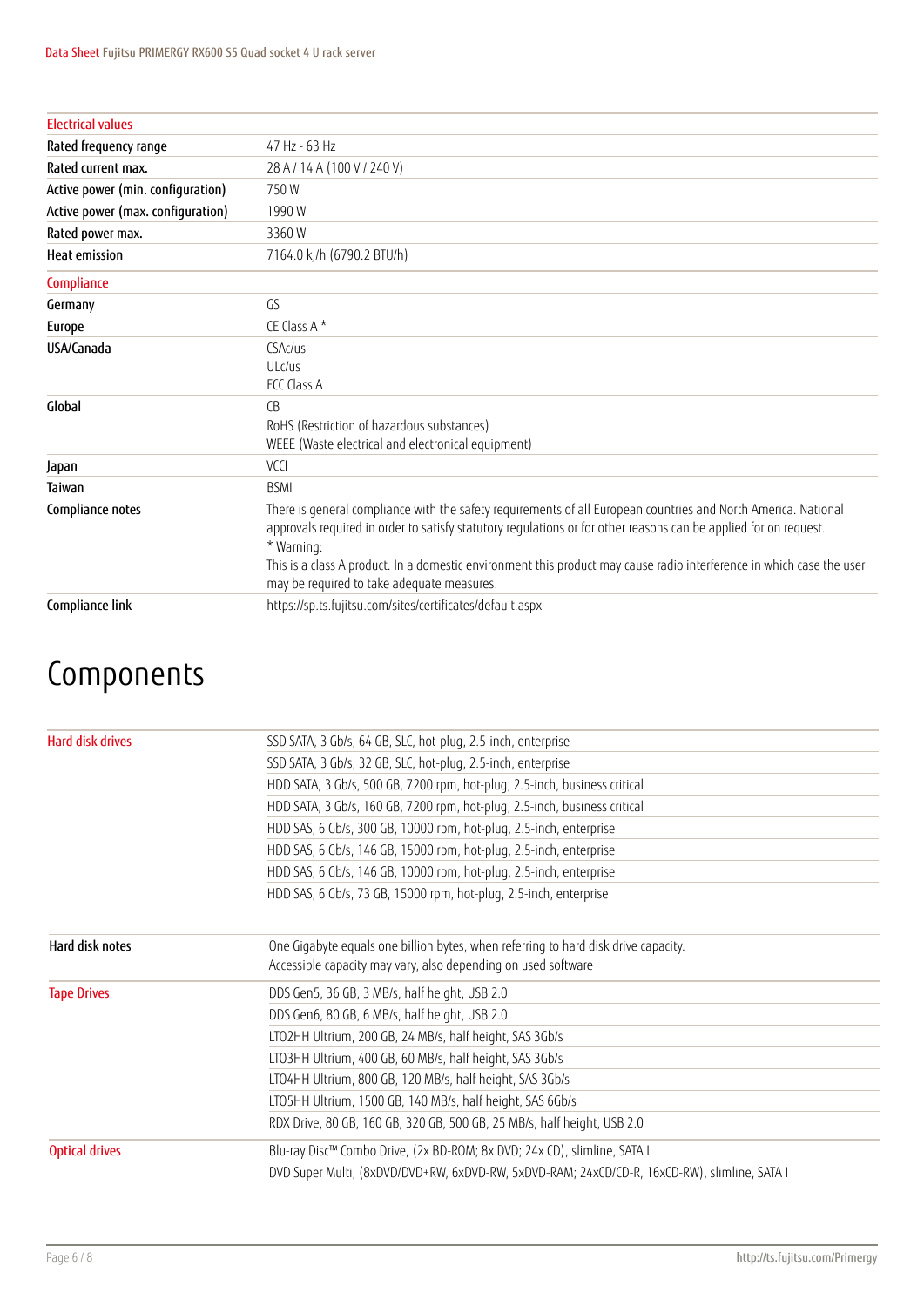| <b>SCSI / SAS Controller</b>                             | SCSI Ctrl. 320 MB 1ch int/ext PCIe x1                                                                                                       |
|----------------------------------------------------------|---------------------------------------------------------------------------------------------------------------------------------------------|
|                                                          | SAS Ctrl. 6 Gb 8 ports ext. PCIe Gen2 x8                                                                                                    |
|                                                          | SAS Ctrl. 3 Gb 4 ports int. / 4 ports ext. PCIe x4                                                                                          |
| <b>RAID Controller</b>                                   | RAID 5/6 Ctrl., HDD SAS 6 Gb, LSI, 8 ports ext.                                                                                             |
|                                                          | RAID level: 0, 1, 10, 5, 50, 6, 60, 512 MB Cache, optional BBU (based on LSI SAS2108)                                                       |
|                                                          | Integrated RAID 5/6 Ctrl., HDD SAS 6 Gb, Fujitsu, 8 ports int.                                                                              |
|                                                          | RAID level: 0, 1, 10, 5, 50, 6, 60, 512 MB Cache, optional BBU (based on LSI SAS2108)                                                       |
|                                                          | Integrated RAID 0/1 Ctrl., SAS/SATA 6 Gb, Fujitsu, 8 ports int.                                                                             |
|                                                          | RAID level: 0, 1, 10, no BBU support (based on LSI SAS2008)<br>Integrated RAID 0/1 Ctrl., SAS/SATA 3 Gb, 4 ports int.                       |
|                                                          | RAID level: 0, 1, 1E, no BBU support, for internal SAS tapes (based on LSI 1064e)                                                           |
|                                                          |                                                                                                                                             |
| <b>Fibre Channel controller</b>                          | Fibre Channel Host Bus Adapter 1 x 4 Gb Emulex LPe1150 MMF LC-style                                                                         |
|                                                          | Fibre Channel Host Bus Adapter 2 x 4 Gb Emulex LPe11002 MMF LC-style                                                                        |
|                                                          | Fibre Channel Host Bus Adapter 1 x 4 Gb Qlogic QLE2460 MMF LC-style                                                                         |
|                                                          | Fibre Channel Host Bus Adapter 2 x 4 Gb Qlogic QLE2462 MMF LC-style<br>Fibre Channel Host Bus Adapter 2 x 8 Gb Emulex LPe12002 MMF LC-style |
|                                                          | Fibre Channel Host Bus Adapter 1 x 8 Gb Emulex LPe1250 MMF LC-style                                                                         |
|                                                          | Fibre Channel Host Bus Adapter 1 x 8 Gb Qlogic QLE2560 MMF LC-style                                                                         |
|                                                          | Fibre Channel Host Bus Adapter 2 x 8 Gb Qlogic QLE2562 MMF LC-style                                                                         |
|                                                          |                                                                                                                                             |
| <b>LAN Controller</b>                                    | Converged Network Adapter 2 x 10 Gb Emulex OCe10102                                                                                         |
|                                                          | Ethernet Ctrl. 1 x 1 Gb Intel® PRO/1000 PF Server Adapter                                                                                   |
|                                                          | Ethernet Ctrl. 2 x 10 Gb Intel® Ethernet Server Adapter X520-DA2                                                                            |
|                                                          | Ethernet Ctrl. 2 x 1 Gb Fujitsu Eth Ctrl 2x1Gbit PCIe x4 D2735-2 Cu                                                                         |
|                                                          | Ethernet Ctrl. 2 x 1 Gb Intel® PRO/1000 PT Dual Port Server Adapter                                                                         |
|                                                          | Ethernet Ctrl. 4 x 1 Gb Fujitsu Eth Ctrl 4x1Gbit PCIe x4 D2745 Cu                                                                           |
|                                                          | Ethernet Ctrl. 4 x 1 Gb Intel® PRO/1000 PT Quad Port Server Adapter                                                                         |
|                                                          | InfiniBand HCA 1 x 40 Gb Mellanox                                                                                                           |
|                                                          | InfiniBand HCA 2 x 40 Gb Mellanox                                                                                                           |
| Rack infrastructure                                      | Cable Arm 2U for 3rd party racks                                                                                                            |
|                                                          | Cable Management for 19-inch DataCenter / PRIMECENTER Racks                                                                                 |
|                                                          | Rackmount kit full extraction (760mm), tool less mounting                                                                                   |
| Warranty                                                 |                                                                                                                                             |
| <b>Standard Warranty</b>                                 | 3 years                                                                                                                                     |
| Service level                                            | On-site Service (depending on country)                                                                                                      |
| Maintenance and Support Services - the perfect extension |                                                                                                                                             |
| <b>Recommended Service</b>                               | 7x24, Onsite Response Time: 4h - For locations outside of EMEA please contact your local Fujitsu partner.                                   |
| Spare Parts availability                                 | 5 years                                                                                                                                     |
| Service Weblink                                          | http://ts.fujitsu.com/Supportservice                                                                                                        |